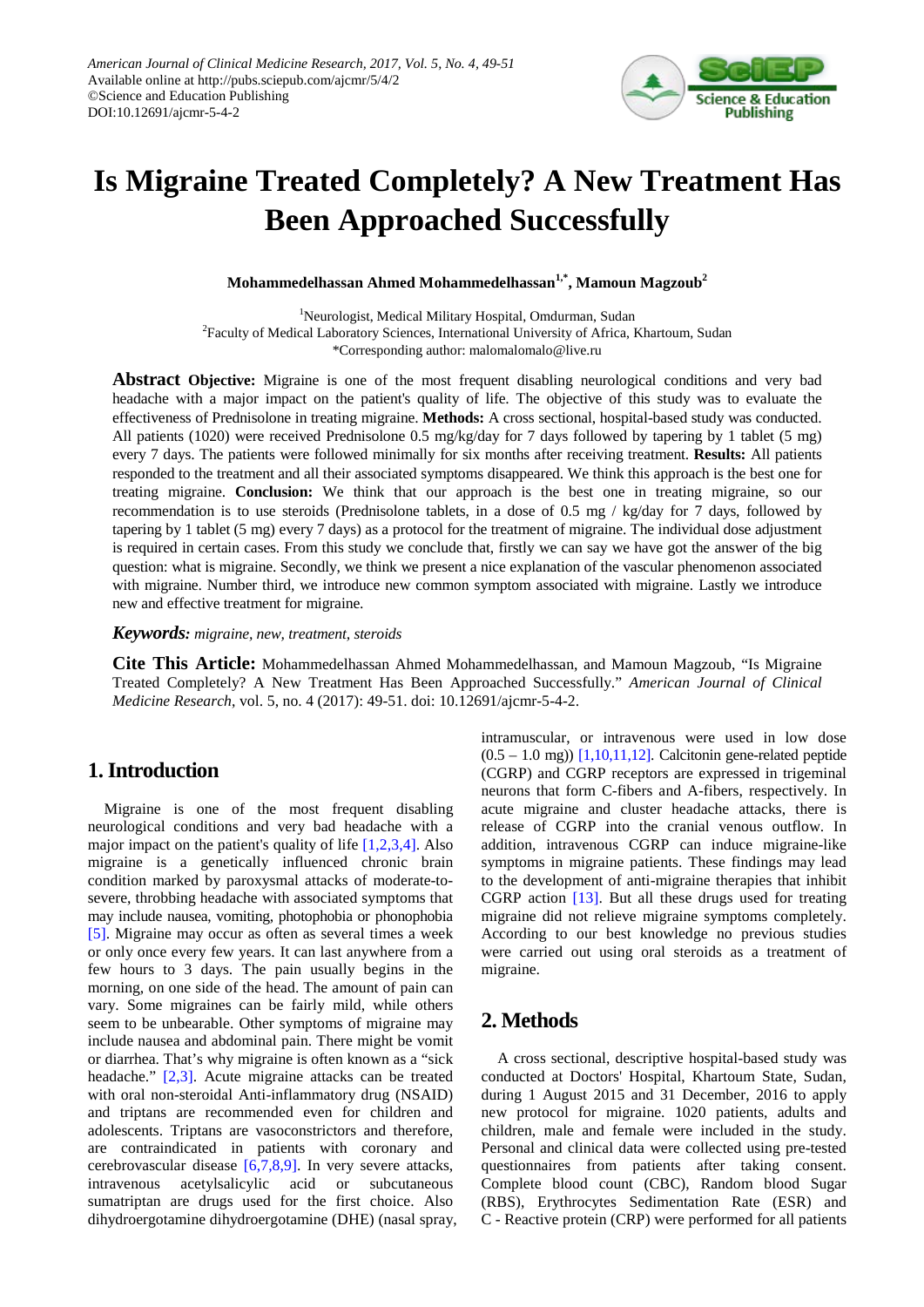every week during treatment period. MRI, MRV, ANA profile 3, and other tests were performed for selected patients to exclude certain conditions that may might be associated with migraine, like dural sinus thrombosis, systemic lupus erythromatosus (SLE), rheumatoid arthritis (RA) and others, guided by history and examination especially the neurological one (exclusion criteria). All patients were received prednisolone tablets, in a dose of 0.5 mg / kg/day for 7 days, followed by tapering by 1 tablet (5 mg) every 7 days. Each tablet contains 5 mg. All patients were received oral proton bump inhibitor to guard against peptic ulceration. Blood pressure was routinely checked during the course of treatment. The follow up period was six months.

#### **3. Statistical Analysis**

Statistical analysis was performed using simple analysis.

#### **3.1. Disclosure**

Authors have no conflict of interests, and the work was not supported or funded by any drug company.

#### **3.2. Ethical Consideration**

This study was approved by ethical clearance committee, Faculty of Medicine Board, Karary University, Omdurman, Sudan.

#### **3.3. Authors Contribution**

MAM carried out the clinical work, MM helped in collecting data. MAM & MM helped in formatting and writing the manuscript. All authors read and approved the final version of this manuscript.

#### **4. Results**

Out of total 1020 patients, 992 (97.3%) were adult and 28 (5.7 %) were children, 265 (26 %) were male and 755 (74%) were female presented to the hospital during the study period and diagnosed as migraine after excluding other neurological problems were enrolled in the study. M-Y-M sign was positive in 989 (97 %) of patients, 998 (97.9%) presented with photophobia, 971 (95.2 %) phonophobia, 900 (88.2 %) had fatigability especially in early morning. Hair fall in 857 (84%), poor appetite in 775 (76%) patients, physical, mental and emotional stress in 887 (87%) patients, nonspecific complaints such as myalgia, arthralgia were in 418 (41%) of patients. Patients had sleep disturbances in form of interrupted sleep or difficulty to initiate sleep in 578 (56.7%) patients, abnormal sensory symptoms involving the side of the affected part of the head, facial, gloves and stockings pattern and carpal tunnel in 224 (22%) patients, menstrual cycle disturbances especially the amount of blood in 479 (63.5%) patients among females in the reproductive period. All patients completely responded to the treatment.

# **5. Discussion**

In our study, we have observed some important symptoms of migraine, just like morning fatigue, loss of appetite, myalgia, arthralgia, forgetfulness, sleep disturbances and abnormal sensory symptoms are strongly associated with migraine. The association between M-Y-M sign [\[14\]](#page-2-5) and migraine, led us to think that migraine might be some sort of neuropathy due to steroid deficiency, as the theory of this sign which is a form of hyperpigmentation due to excess melanocyte stimulating hormone (MSH) from the pituitary gland excreted when more amount of steroids are needed from the adrenal glands. We think that steroids have a key role in the metabolism of the nervous system and in the metabolism as general so we suggest studying the effect of using steroid for treatment of all types of nerve diseases (not only migraine) to improve the nerve function, especially in neuropathies. The remarkable response of migraine to steroid may support this point.

In our study we observed that stress is strongly linked with migraine, particularly in females like work stress; menstrual cycle and social troubles (with husbands, children, over-exhaustion….etc.). Females are more prone to migraine. Stress consumes more steroids (steroids are known as stress hormones). This strong association of migraine with stress again may support the idea that migraine is some sort of neuropathy due to steroid deficiency.

The vascular phenomenon in migraine (for which triptans are used) may be best explained by the affection of the autonomic fibers that control these vessels, and the affection of these fibers also can explain the ocular autonomic manifestations that associated with migraine. This neuropathy of the scalp nerves may explain the local tenderness on the head (some patients cannot even comb their hair due to this tenderness). The area of the affected nerve determines whether the migraine is unilateral, bilateral or alternating. It can also explain the known triggering factors that irritate the diseased nerve like noises, lights, trauma, cold weather…etc. Interestingly we observed improvement of memory and concentration of our patients indicating that in the future steroids may have a role in treating dementia. The short duration of steroid minimizes its complications. It is worth to mention that the satisfaction of the patients was very high to this type of treatment in comparison to their previous experience with the drugs they used to take.

# **6. Conclusion**

We think that our approach is the best one in treating migraine, so our recommendation is to use steroids (Prednisolone tablets, in a dose of 0.5 mg / kg/day for 7 days, followed by tapering by 1 tablet (5 mg) every 7 days) as a protocol for the treatment of migraine. The individual dose adjustment is required in certain cases. From this study we conclude that, firstly we can say we have got the answer of the big question: what is migraine. Secondly, we think we present a nice explanation of the vascular phenomenon associated with migraine. Number third, we introduce new common symptom associated